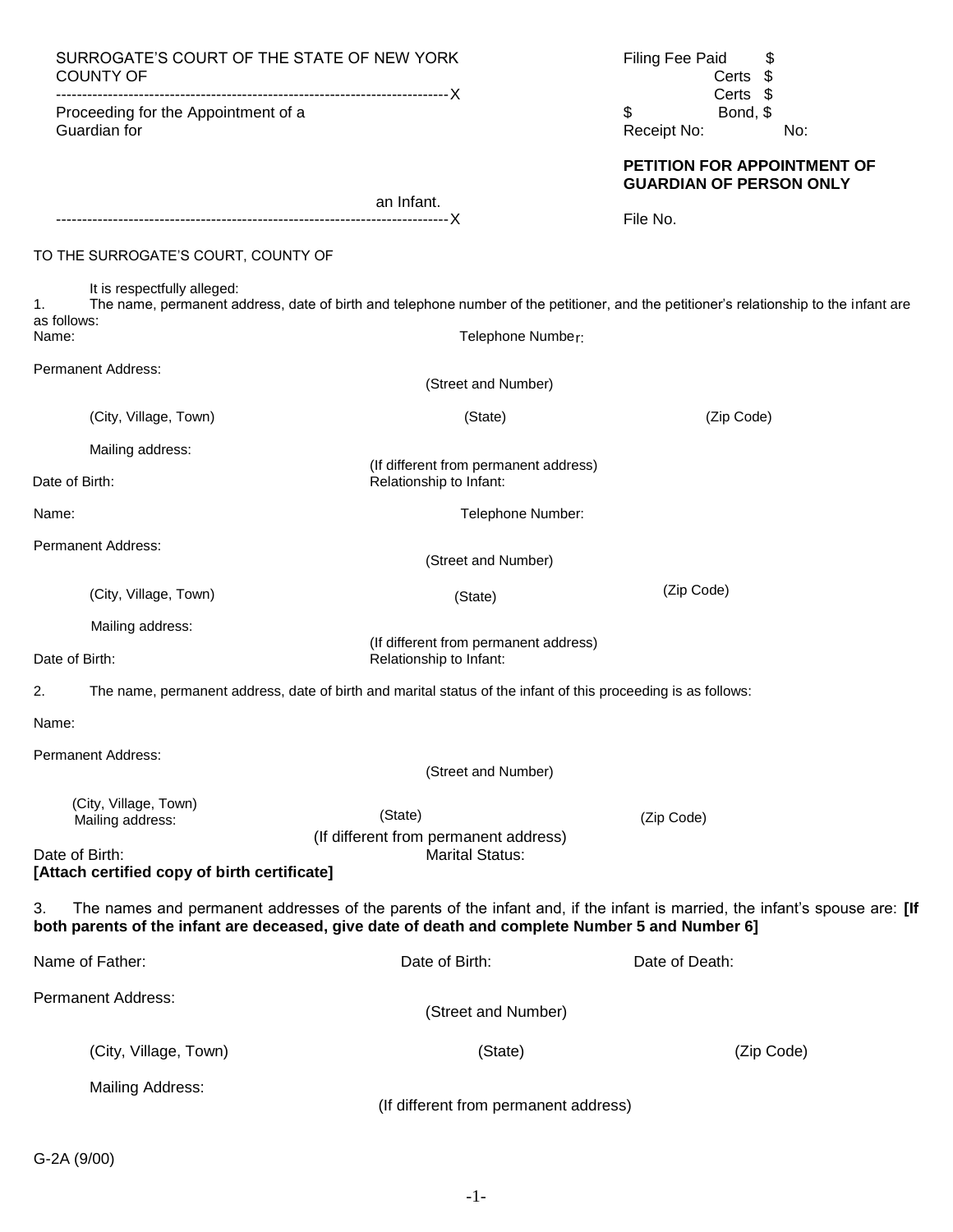|       | Name of Mother:                                                                                                                                                                      | Date of Birth:                        | Date of Death:              |  |  |
|-------|--------------------------------------------------------------------------------------------------------------------------------------------------------------------------------------|---------------------------------------|-----------------------------|--|--|
|       | <b>Permanent Address:</b>                                                                                                                                                            |                                       |                             |  |  |
|       |                                                                                                                                                                                      | (Street and Number)                   |                             |  |  |
|       | (City, Village, Town)                                                                                                                                                                | (State)                               | (Zip Code)                  |  |  |
|       | <b>Mailing Address:</b>                                                                                                                                                              | (If different from permanent address) |                             |  |  |
|       | Name of Spouse:                                                                                                                                                                      | Date of Birth:                        | Date of Death:              |  |  |
|       | <b>Permanent Address:</b>                                                                                                                                                            | (Street and Number)                   |                             |  |  |
|       | (City, Village, Town)                                                                                                                                                                | (State)                               | (Zip Code)                  |  |  |
|       | Mailing Address:                                                                                                                                                                     | (If different from permanent address) |                             |  |  |
| 4.    | The names and addresses if the adult persons with whom the infant resides if other than parents are:                                                                                 |                                       |                             |  |  |
| Name: |                                                                                                                                                                                      |                                       |                             |  |  |
|       | <b>Permanent Address:</b>                                                                                                                                                            |                                       |                             |  |  |
|       |                                                                                                                                                                                      | (Street and Number)                   |                             |  |  |
|       | (City, Village, Town)                                                                                                                                                                | (State)                               | (Zip Code)                  |  |  |
|       | <b>Mailing Address:</b><br>(If different from permanent address)<br>Relationship to infant:                                                                                          |                                       |                             |  |  |
|       |                                                                                                                                                                                      |                                       |                             |  |  |
| 5.    | If father and mother are deceased, list the names and addresses of and addresses of the nearest distributees of full age<br>who live within the state. [If not applicable, so state] |                                       |                             |  |  |
|       | Name                                                                                                                                                                                 | <b>Permanent Address</b>              | Relationship                |  |  |
|       |                                                                                                                                                                                      |                                       |                             |  |  |
| 6.    | The names and permanent addresses of the infant's grandparents: [If not applicable, so state and if deceased, add<br>date of death].                                                 |                                       |                             |  |  |
|       | Name                                                                                                                                                                                 | <b>Permanent Address</b>              | <b>Maternal Grandmother</b> |  |  |

Maternal Grandfather

Paternal Grandmother

Paternal Grandfather

7. Petitioner is requesting appointment as guardian of the infant's person only and alleges that the petitioner is capable of providing care, custody and control of the infant during minority and is motivated solely by the best interests of the child in requesting this appointment.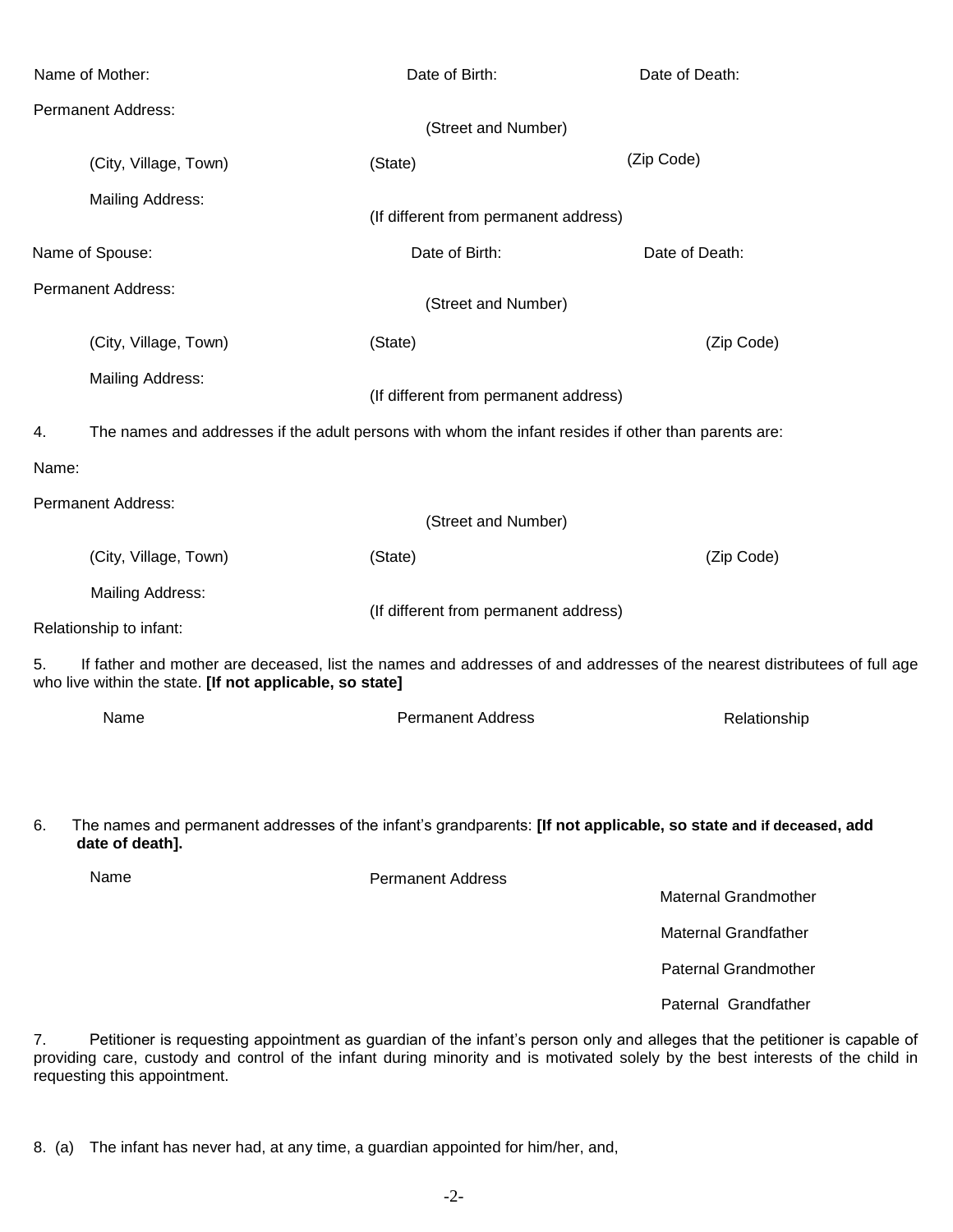- (b) Custody of the infant has never been surrendered by any person lawfully charged therewith nor has custody been the subject of any court order, except as hereinafter listed: **[Attach copies of all surrenders, court orders, or divorce decrees].**
- 9. Petitioner (has) (does not have) knowledge that a person nominated to be a guardian, or any individual eighteen years of age or over who resides in the home of the proposed guardian:
	- a. Is the subject of a reported filed with the Statewide Central Register of Child Abuse and Maltreatment pursuant to the rules of Child Protective Services, following an investigation which determines that some credible evidence of alleged abuse or maltreatment exists, and/or
	- b. Has been the subject of, or the respondent in a Child Protective Proceeding commenced pursuant to law, which proceeding resulted in an order finding that the child is an abused or neglected child.

## **[If petitioner has such knowledge, attach an affidavit explaining in detail].**

10. Petitioner has completed and annexed the Request For Information Guardianship Form (OCFS 3909) required to be

submitted to the New York State Central Register of Child Abuse and Maltreatment.

- 11. The infant  $\prod$  (is)  $\prod$  (is not) a Native American child under the Indian Child Welfare Act of 1978 (25 U.S.C. Sections 1901-1963).
- 12. There are no other persons interested in this proceeding upon whom process is required to be served other than those listed above.
- 13. No prior application has been made to any Court for the relief requested herein.

WHEREFORE, your petitioner respectfully prays that:

Letters of Guardianship of the Person

be granted to

or such other person or corporation as may be entitled thereto and that process issue to all interested persons who have not waived issuance of same requiring them to show cause why such relief should not be granted.

Dated:

(Signature of Petitioner) (Signature of Petitioner)

\_\_\_\_\_\_\_\_\_\_\_\_\_\_\_\_\_\_\_\_\_\_\_\_\_\_\_\_\_\_\_\_\_\_\_\_\_\_\_\_\_\_\_\_\_\_ \_\_\_\_\_\_\_\_\_\_\_\_\_\_\_\_\_\_\_\_\_\_\_\_\_\_\_\_\_\_\_\_\_\_\_\_\_\_ (Print Name) (Print Name)

\_\_\_\_\_\_\_\_\_\_\_\_\_\_\_\_\_\_\_\_\_\_\_\_\_\_\_\_\_\_\_\_\_\_\_\_\_\_\_\_\_\_\_\_\_\_ \_\_\_\_\_\_\_\_\_\_\_\_\_\_\_\_\_\_\_\_\_\_\_\_\_\_\_\_\_\_\_\_\_\_\_\_\_\_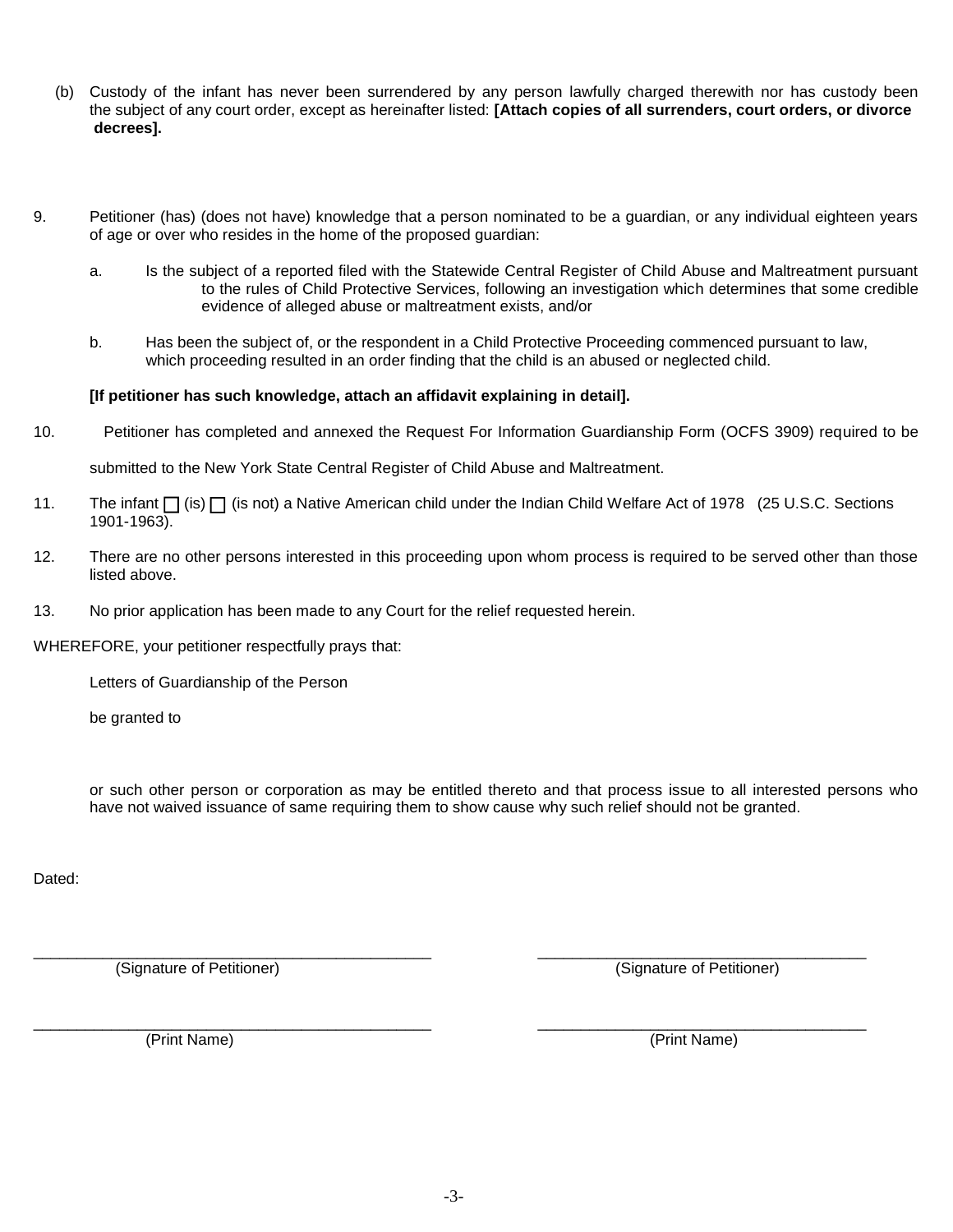, being duly sworn deposes and says that I am the petitioner above named. I have read the foregoing petition and the same is true of my own knowledge except as to matters therein stated to be alleged upon information and belief and as to those matters I believe them to be true.

 $\overline{\phantom{a}}$  , and the contract of the contract of the contract of the contract of the contract of the contract of the contract of the contract of the contract of the contract of the contract of the contract of the contrac

Sworn to before me this

Commission Expires: (Affix Notary Stamp or Seal)

day of , \_\_\_\_\_\_\_\_\_\_\_\_\_\_\_\_\_\_\_\_\_\_\_\_\_\_\_\_\_\_\_

(Signature of Petitioner)

Notary Public (Print Name)

(Signature of Petitioner)

\_\_\_\_\_\_\_\_\_\_\_\_\_\_\_\_\_\_\_\_\_\_\_\_\_\_\_\_\_\_\_ (Print Name)

## **COMBINED OATH & DESIGNATION**

STATE OF  $\qquad \qquad$  ) COUNTY OF  $|$  ss.:

being duly sworn, deposes and says:

1. OATH OF GUARDIAN: I am over eighteen (18) years of age, and I will well, faithfully and honestly discharge the duties of such guardian: That I am acquainted with estate of said infant and have read the statement contained in the foregoing petition as to the estimated value of same, and believe same to be correct, and that I am not ineligible to receive letters.

2. DESIGNATION OF CLERK FOR SERVICE OF PROCESS: I hereby designate the Clerk of the Surrogate's Court of County, and his/her successor in office, as a person on whom service of any process issuing from such Surrogate's Court may be made in like manner and with like effect as if it were served personally upon me, whenever I cannot be found within the state of New York after due diligence used.

\_\_\_\_\_\_\_\_\_\_\_\_\_\_\_\_\_\_\_\_\_\_\_\_\_\_\_\_\_\_\_\_\_\_\_\_\_\_\_\_\_ \_\_\_\_\_\_\_\_\_\_\_\_\_\_\_\_\_\_\_\_\_\_\_\_\_\_\_\_\_\_\_\_\_\_\_\_\_\_

My permanent address is :

(Street Address) (City/Town/Village) (State) (Zip)

(Signature of Proposed Guardian) (Signature of Proposed Guardian)

(Print Name) (Print Name)

\_\_\_\_\_\_\_\_\_\_\_\_\_\_\_\_\_\_\_\_\_\_\_\_\_\_\_\_\_\_\_\_\_\_\_\_\_\_\_\_\_ \_\_\_\_\_\_\_\_\_\_\_\_\_\_\_\_\_\_\_\_\_\_\_\_\_\_\_\_\_\_\_\_\_\_\_\_\_\_

On , , , , , , , , , before me personally came

to me known to be the person described in and who executed the foregoing instrument. Such person duly sworn to such instrument before me and duly acknowledged that he/she executed the same.

\_\_\_\_\_\_\_\_\_\_\_\_\_\_\_\_\_\_\_\_\_\_\_\_\_\_\_\_\_\_\_\_\_\_\_\_\_ Notary Public Commission Expires: (Affix Notary Stamp or Seal) Signature of Attorney: \_\_\_\_\_\_\_\_\_\_\_\_\_\_\_\_\_\_\_\_\_\_\_\_\_\_\_\_\_\_\_\_\_\_\_\_\_\_\_\_\_\_\_\_\_\_\_\_\_\_\_\_\_\_\_\_\_\_\_\_\_\_\_\_\_\_\_\_\_\_\_\_\_\_\_\_\_\_\_ Print Name:  $\Box$ Firm Name:\_\_\_\_\_\_\_\_\_\_\_\_\_\_\_\_\_\_\_\_\_\_\_\_\_\_\_\_\_\_\_\_\_\_\_\_\_\_\_\_\_\_\_\_ Tel. No.: \_\_\_\_\_\_\_\_\_\_\_\_\_\_\_\_\_\_\_\_\_\_\_\_\_\_\_\_\_\_\_\_\_\_\_ Address of Attorney:\_\_\_\_\_\_\_\_\_\_\_\_\_\_\_\_\_\_\_\_\_\_\_\_\_\_\_\_\_\_\_\_\_\_\_\_\_\_\_\_\_\_\_\_\_\_\_\_\_\_\_\_\_\_\_\_\_\_\_\_\_\_\_\_\_\_\_\_\_\_\_\_\_\_\_\_\_\_\_\_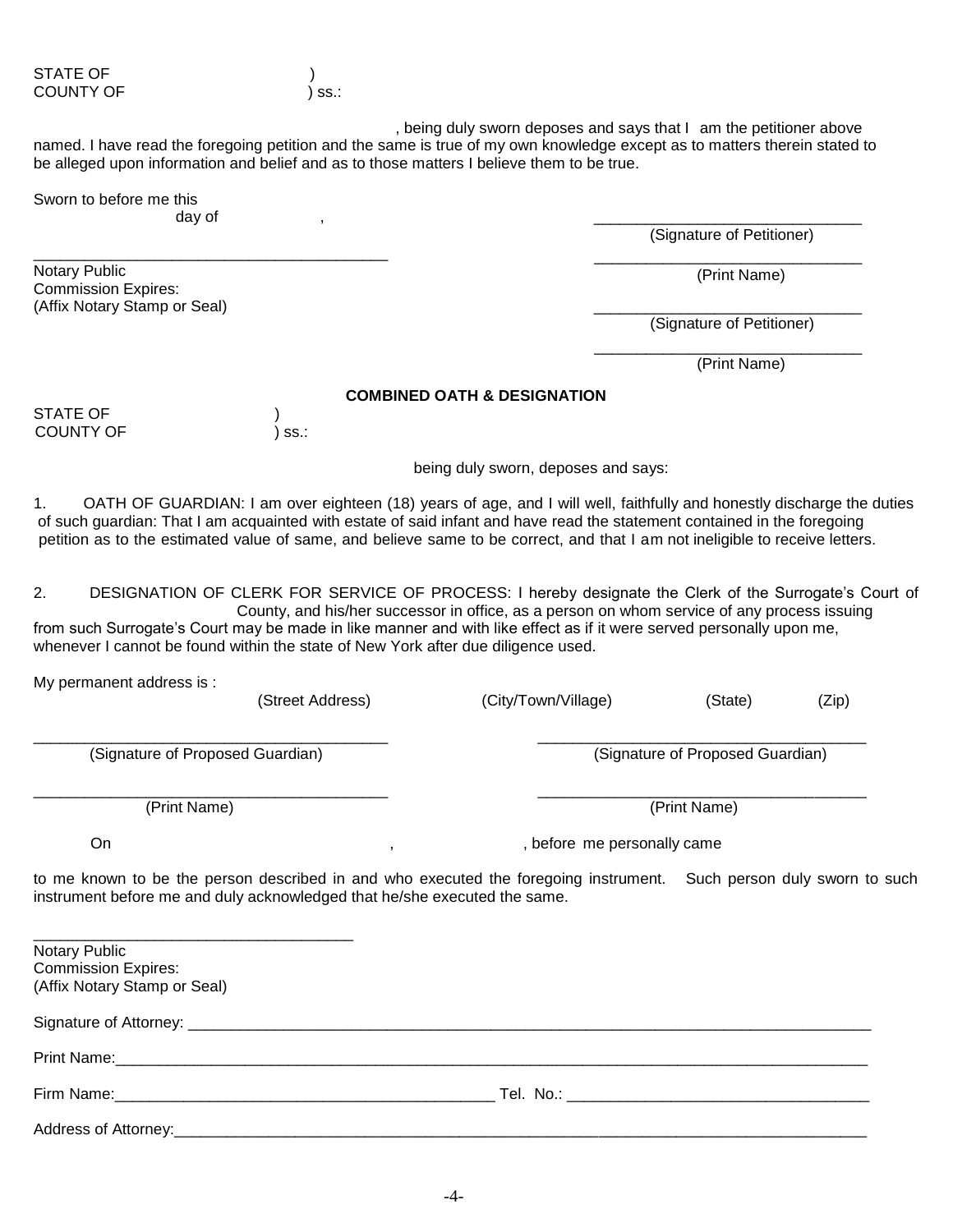| SURROGATE'S COURT OF THE STATE OF NEW YORK<br><b>COUNTY OF</b>               |            |                                                                                                                                                                                                                                |
|------------------------------------------------------------------------------|------------|--------------------------------------------------------------------------------------------------------------------------------------------------------------------------------------------------------------------------------|
| Proceeding for the Appointment of a<br>Guardian for                          |            | JOINDER AND STATEMENT OF<br>PREFERENCE OF INFANT 14 YEARS AND OVER                                                                                                                                                             |
|                                                                              | an Infant. | FILE NO.                                                                                                                                                                                                                       |
| Ι,                                                                           |            | , the infant, hereby join in the foregoing petition and request that                                                                                                                                                           |
|                                                                              | of         | be appointed guardian                                                                                                                                                                                                          |
| of my<br>person and property<br>person<br>property                           |            |                                                                                                                                                                                                                                |
| <b>STATE OF</b>                                                              |            |                                                                                                                                                                                                                                |
| <b>COUNTY OF</b>                                                             | ) ss.:     |                                                                                                                                                                                                                                |
|                                                                              |            | joinder statement, that I have read the same and believe them to be true, and join in the prayer for the relief requested.<br>(Signature of Infant)                                                                            |
| Sworn to before me this                                                      |            | (Print Name)                                                                                                                                                                                                                   |
|                                                                              |            |                                                                                                                                                                                                                                |
| Notary Public<br><b>Commission Expires:</b><br>(Affix Notary Stamps or Seal) |            |                                                                                                                                                                                                                                |
| Note:                                                                        |            | If the petition is prepared by an attorney, the attorney's name, address and telephone number must be set forth.                                                                                                               |
|                                                                              |            |                                                                                                                                                                                                                                |
|                                                                              |            | Print Name: 1988 Communication of the Communication of the Communication of the Communication of the Communication of the Communication of the Communication of the Communication of the Communication of the Communication of |
| Firm Name:                                                                   |            | Tel. No.:                                                                                                                                                                                                                      |
| Address of Attorney:                                                         |            |                                                                                                                                                                                                                                |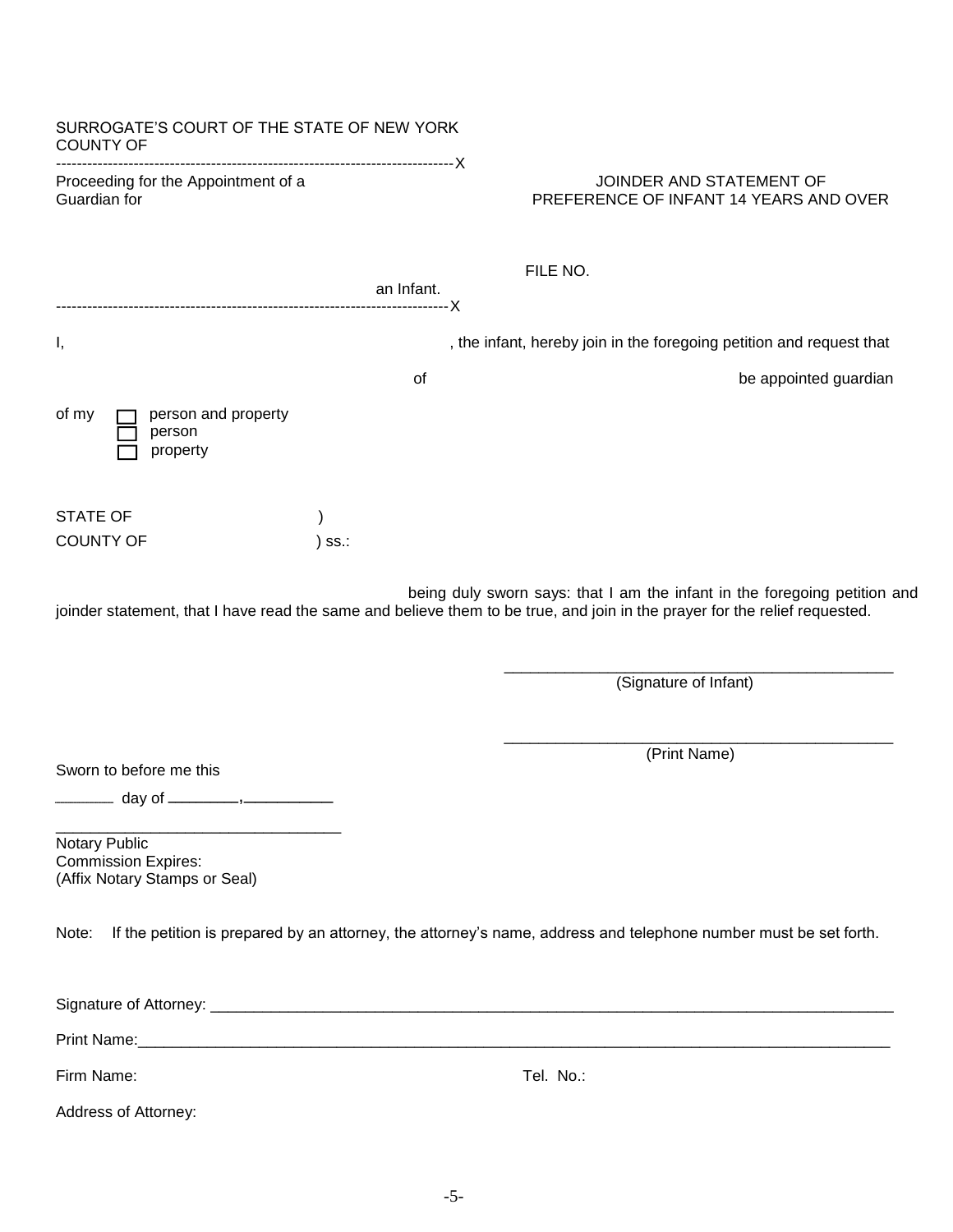**CITATION** THE PEOPLE OF THE STATE OF NEW YORK By the Grace of God Free and Independent, TO: A petition having been filed by  $\blacksquare$ , who permanently resides at YOU ARE HEREBY CITED TO SHOW CAUSE before the Surrogate's Court, County at County at , New York, on , , at (a.m.) (p.m.), why a decree should not be made appointing as Guardian of the Person Guardian of the Property Guardian of the Person and Property of example, an infant. (State any further relief requested) HON. Surrogate Dated, Attested and Sealed,

Note: This citation is served upon you as required by law. You are not required to appear. If you fail to appear it will be assumed that you

do not object to the relief requested. You have the right to have an attorney-at-law appear for you.

Name of

(Seal)

Address of Attorney

, Chief Clerk

Attorney or Petitioner Tel. No. **Attorney or Petitioner** Tel. No.

SURROGATE'S COURT - COUNTY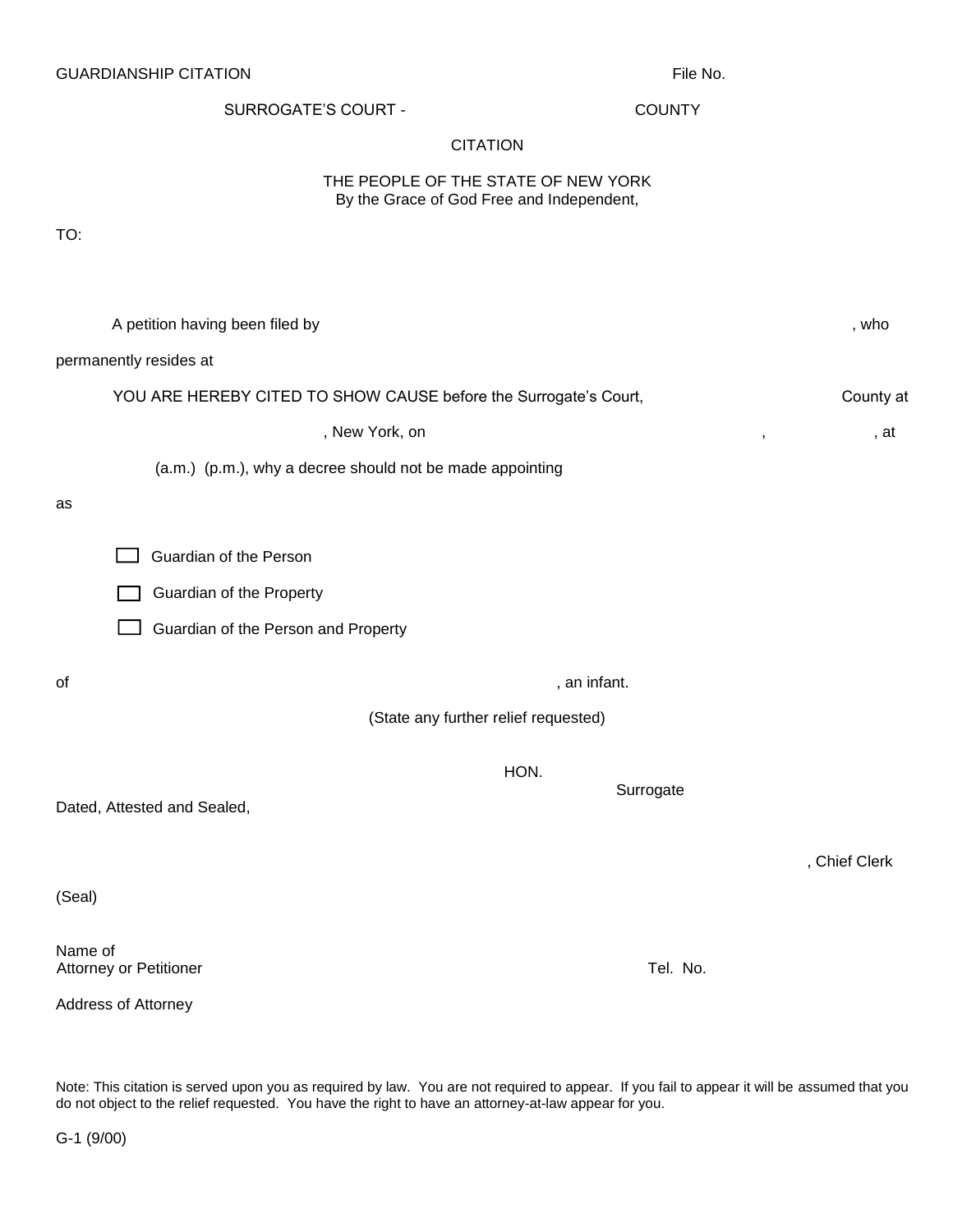| <b>COUNTY OF</b>                                    |                              |                                                                             | SURROGATE'S COURT OF THE STATE OF NEW YORK                                                   |                                                                                                                         |                                                                                                                                |
|-----------------------------------------------------|------------------------------|-----------------------------------------------------------------------------|----------------------------------------------------------------------------------------------|-------------------------------------------------------------------------------------------------------------------------|--------------------------------------------------------------------------------------------------------------------------------|
| Proceeding for the Appointment of a<br>Guardian for |                              | WAIVER OF PROCESS,<br>RENUNCIATION AND CONSENT<br>TO LETTERS OF GURDIANSHIP |                                                                                              |                                                                                                                         |                                                                                                                                |
|                                                     |                              |                                                                             |                                                                                              | An Infant.                                                                                                              | File No.                                                                                                                       |
| The undersigned                                     |                              |                                                                             |                                                                                              |                                                                                                                         | whose permanent address is:                                                                                                    |
|                                                     | (Street and Number)          |                                                                             |                                                                                              |                                                                                                                         | (City, Village, Town)                                                                                                          |
| (State)<br>follows:                                 |                              | (Zip Code)                                                                  |                                                                                              |                                                                                                                         | and who is a competent person over the age of eighteen (18) years and whose interest in the above-entitled proceeding is as    |
|                                                     | [Check appropriate interest] |                                                                             |                                                                                              |                                                                                                                         |                                                                                                                                |
|                                                     | $\sim$                       |                                                                             | Parent of the above-named infant<br>Grandparent of the above named infant<br>Other (Specify) |                                                                                                                         |                                                                                                                                |
|                                                     |                              |                                                                             | hereby personally appears in this proceeding and                                             |                                                                                                                         |                                                                                                                                |
| (1)                                                 | $\Box$ person                |                                                                             |                                                                                              | renounces all right to Letters of Guardianship of the<br>$\Box$ property of said infant.                                | $\Box$ person and property                                                                                                     |
| (2)                                                 |                              |                                                                             |                                                                                              | waives the issuance and service of process in this matter, and                                                          |                                                                                                                                |
| (3)                                                 |                              | consents that                                                               |                                                                                              |                                                                                                                         | be appointed the guardian of the                                                                                               |
|                                                     | a.<br>b.<br>c.               |                                                                             |                                                                                              | Person of the above-named infant<br>Property of the above-named infant<br>Person and Property of the above-named infant |                                                                                                                                |
|                                                     |                              |                                                                             |                                                                                              |                                                                                                                         | and that such letters may be granted to said person or to any other person entitled thereto without notice to the undersigned. |
| Date:                                               |                              |                                                                             |                                                                                              |                                                                                                                         | (Signature)                                                                                                                    |
| <b>STATE OF</b>                                     |                              |                                                                             | SS.:                                                                                         |                                                                                                                         | (Print Name)                                                                                                                   |
| <b>COUNTY OF</b><br>On                              |                              |                                                                             |                                                                                              |                                                                                                                         | , before me personally came<br>$\overline{\phantom{a}}$<br>known to me to be the                                               |
|                                                     |                              | executed the same.                                                          |                                                                                              |                                                                                                                         | individual described in and who executed the foregoing instrument, and to me such person duly acknowledged that                |
| Notary Public                                       |                              |                                                                             |                                                                                              |                                                                                                                         |                                                                                                                                |

Commission Expires: (Affix Notary Stamp or Seal) G-5 (9/00)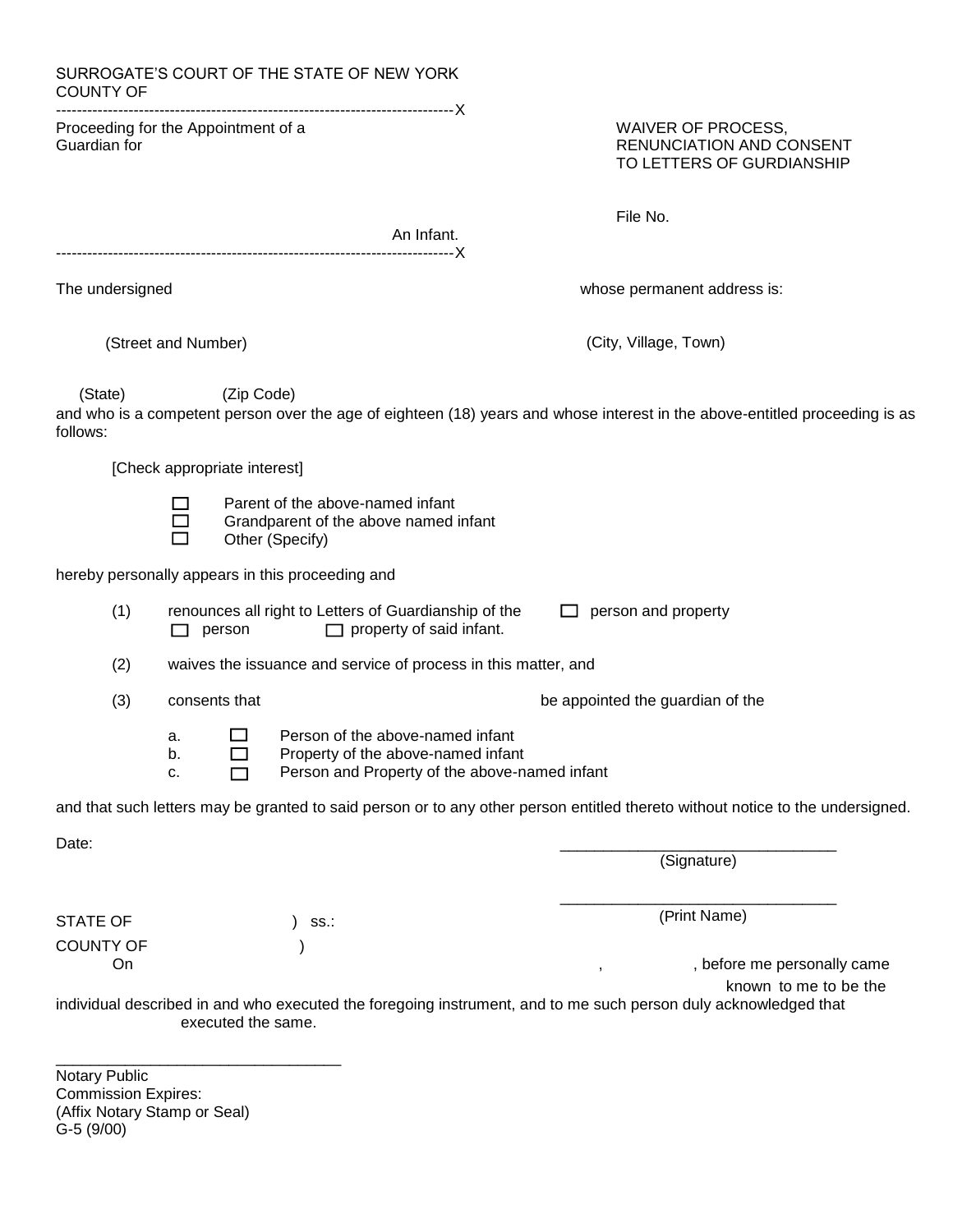| SURROGATE'S COURT OF THE STATE OF NEW YORK<br><b>COUNTY OF</b> |            |                                                        |
|----------------------------------------------------------------|------------|--------------------------------------------------------|
| Proceeding for the Appointment of a<br>Guardian for            |            | AFFIDAVIT OF PROPOSED<br><b>GUARDIAN OF THE PERSON</b> |
|                                                                |            | File No.                                               |
|                                                                | an Infant. |                                                        |
| <b>STATE OF</b><br><b>COUNTY OF</b>                            | SS.        |                                                        |
| To the Surrogate's Court, County of                            |            |                                                        |
|                                                                |            |                                                        |

The undersigned and says:  $\blacksquare$ , being duly sworn, deposes and says:

1. I am a competent person over the age of eighteen (18) years, and I submit this affidavit in support of my petition to be appointed guardian of the person of  $\blacksquare$ 

2. I have known the infant since by reason by reason by reason by reason of the following: [State relationship, if any. Set forth when and by whom the custody of the infant was transferred to you]

3. I reside at , and the other states are the other states and the other states and the other states are the other states and the other states are the states of the other states are the states of the other states are the o resident members of the household are: [Include all persons residing there and their respective ages]

4. Not including minor traffic offenses and adjudications as a youthful offender, wayward minor or juvenile delinquent,

- (a) I have never been convicted of an offense against the law, except
- (b) I have never forfeited bail or other collateral, except
- (c) I do not have any criminal charges pending against me, except

5. I have no physical or mental impairment, or medical condition, which would interfere with my ability to perform the duties of guardian of the infant, except

6. I am not addicted to unlawful narcotics or to alcohol.

7. I am willing and able to undertake care, custody and control of the infant until the infant attains the age of eighteen

G-3 (9/00)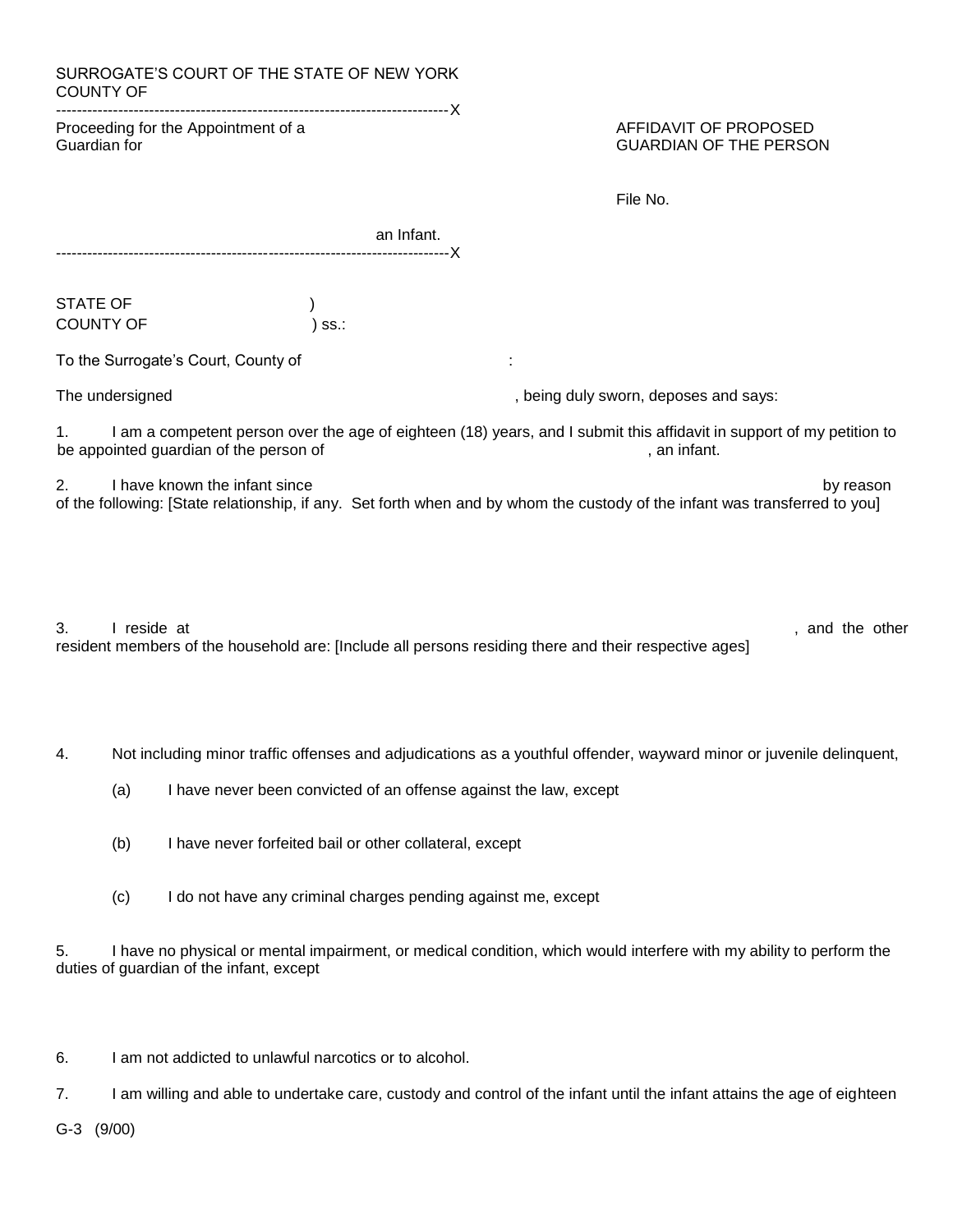- (18) or until the court determines otherwise.
- 8. I believe that my appointment as guardian would be in the best interest of the infant for the following reasons:

\_\_\_\_\_\_\_\_\_\_\_\_\_\_\_\_\_\_\_\_\_\_\_\_\_\_\_\_\_\_\_\_\_\_\_\_\_\_ (Signature of Proposed Guardian)

\_\_\_\_\_\_\_\_\_\_\_\_\_\_\_\_\_\_\_\_\_\_\_\_\_\_\_\_\_\_\_\_\_\_\_\_\_\_ (Print Name)

Sworn to before me this

\_\_\_\_\_\_\_\_\_\_ day of \_\_\_\_\_\_\_\_\_, \_\_\_\_\_\_\_\_\_\_

\_\_\_\_\_\_\_\_\_\_\_\_\_\_\_\_\_\_\_\_\_\_\_\_\_\_\_\_\_\_\_\_\_

Notary Public Commission Expires: (Affix Notary Stamp or Seal)